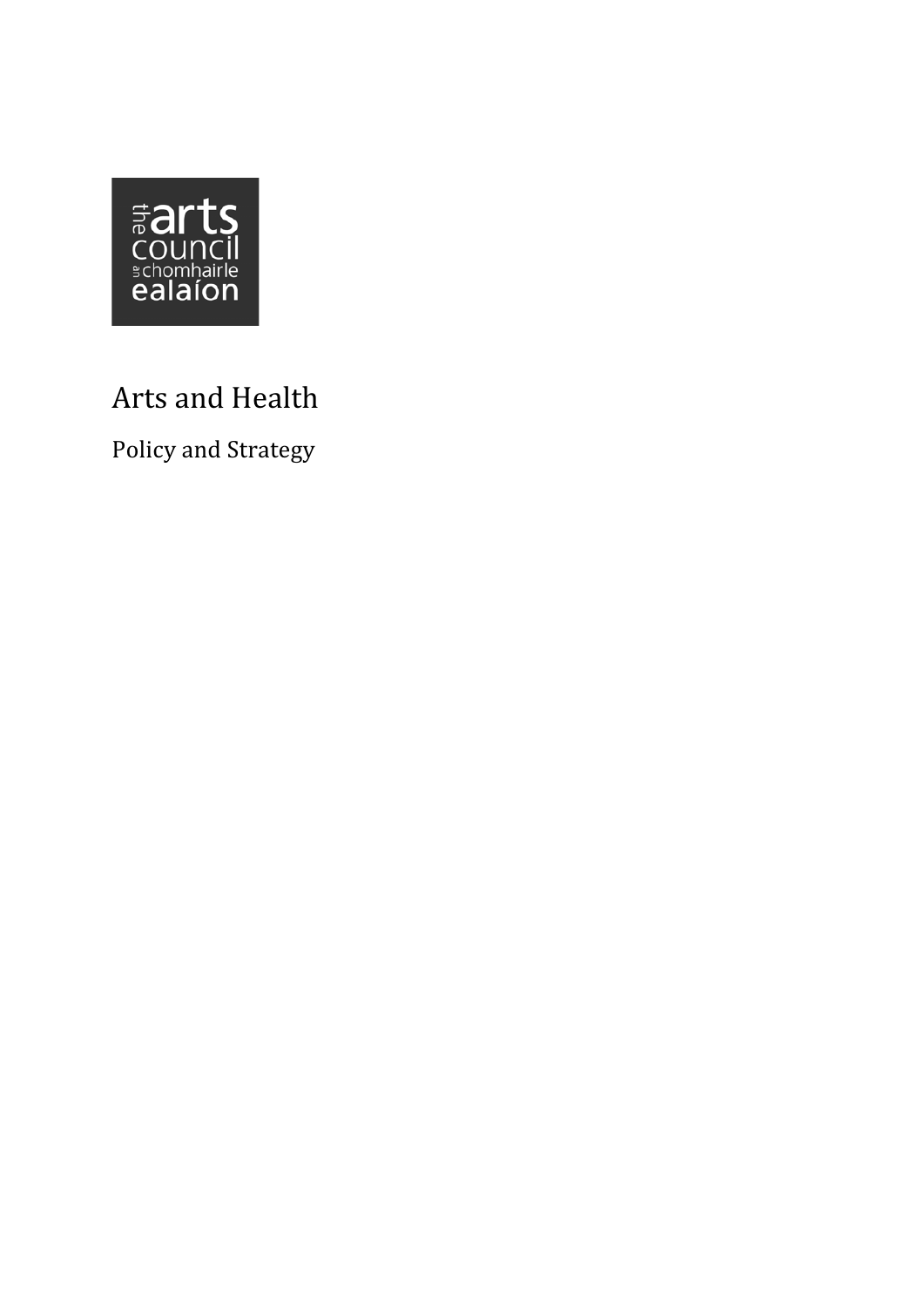# Content

| 1.0  | <b>Background</b>                                                         | 3  |
|------|---------------------------------------------------------------------------|----|
| 1.1. | Arts Council support for Arts and Health                                  | 3  |
| 1.2. | Appointment of an Arts and Health Adviser & consultation with the sector  | 3  |
|      |                                                                           |    |
| 2.0  | <b>Research Findings</b>                                                  | 4  |
| 2.1  | What is Arts and Health?                                                  | 4  |
| 2.2  | Where does it take place?                                                 | 4  |
| 2.3  | What artforms are involved?                                               | 4  |
| 2.4  | What distinguishes it from other distinct but related practices           | 5  |
| 2.4  | The organisation and practice of Arts and Health in Ireland               | 5  |
| 2.5  | Identified needs in the Arts and Health sector                            | 6  |
|      |                                                                           |    |
| 3.0  | Values underpinning the Arts Councils approach to Arts and Health         | 7  |
| 3.1  | Long term strategic partnerships and planning                             | 7  |
| 3.2  | Integration into the healthcare environment                               | 7  |
| 3.3  | Monitoring and evaluation                                                 | 7  |
| 3.4  | Engagement with professional artists and in high quality arts experiences | 7  |
| 3.5  | Inclusive participant-centred approaches                                  | 8  |
| 3.6  | Documentation and dissemination                                           | 8  |
|      |                                                                           |    |
| 5.0  | <b>Strategy</b>                                                           | 9  |
| 5.1  | The Promotion of Arts and Health at national level                        | 9  |
| 5.2  | Resources and supports                                                    | 9  |
| 5.3  | Partnership                                                               | 10 |
|      |                                                                           |    |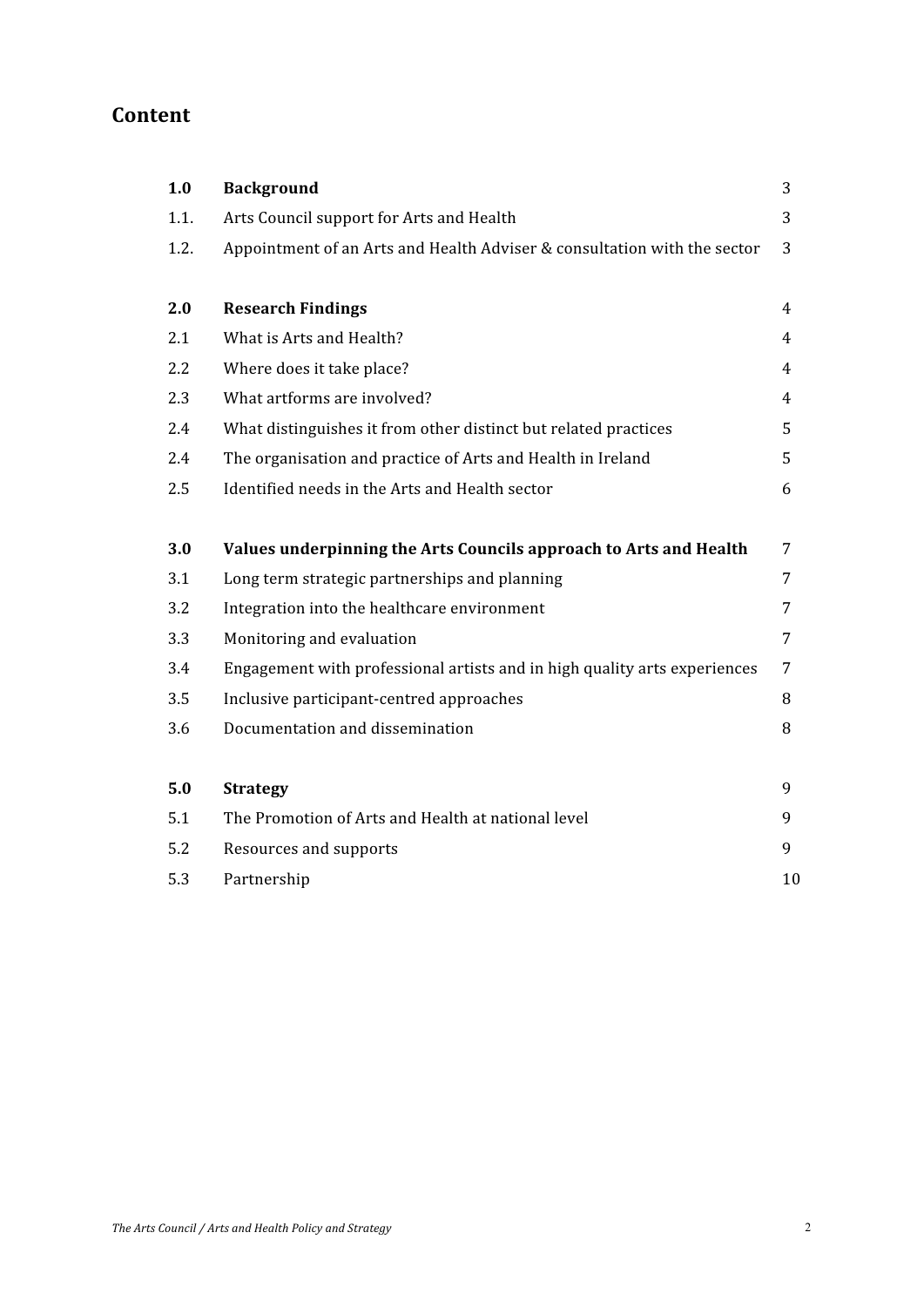# 1. Background

#### 1.1. Arts Council support for Arts and Health

The Arts Council has supported the practice of Arts and Health since the late 1990s when it collaborated with the Eastern Health Board on the development of five pilot projects, which were subsequently evaluated and documented. Since then, it has supported projects, programmes and initiatives including research, publications, and conferences. Key aspects of the Arts Council's engagement with Arts and Health prior to 2006 include the publication of Mapping the Arts in Healthcare Contexts in the Republic of Ireland (O'Cuiv, R. 2001), the Arts and Health Handbook (2003) and the organisation of a two day international conference on Arts and Health in 2004.

In Partnership for the Arts  $(2006 - 2008)$  the Arts Council committed to establishing the most effective way of providing support services to artists and arts organisations working in the area of Arts and Health. It recognised the valuable role played by Arts and Health in extending and enhancing people's experience of the arts, particularly among a sector of the population that is often excluded from arts provision. It also recognised the important ways in which Arts and Health assists artists in realising their artistic ambitions by providing stimulating and challenging contexts to create work, thereby enhancing artistic practice and extending artform development.

In the subsequent review of Partnership for the Arts (2006 - 2008), the Arts Council prioritised the development of an Arts and Health policy and strategy in order to inform its thinking vis-à-vis support for agencies, organisations and individual artists; the development of a framework for high quality, innovative practice; and the development of a sustainable Arts and Health infrastructure.

#### 1.2. Appointment of an Arts and Health adviser and consultation with the sector

In April 2008, an Arts and Health Adviser was appointed to assist with the development of policy and strategy. In November 2008, an Arts and Health Working Group was established and a series of Arts and Health consultation events took place around the country. In October 2009 a series of strategic arts and health events. Vital Sians, was organised by the Arts Council in partnership with Create, the national development agency for collaborative arts, as a means of contributing to the research process. Vital Signs included three complementary strands. The first was a national conference attended by 180 delegates from the Arts Council, the HSE, health professionals, artists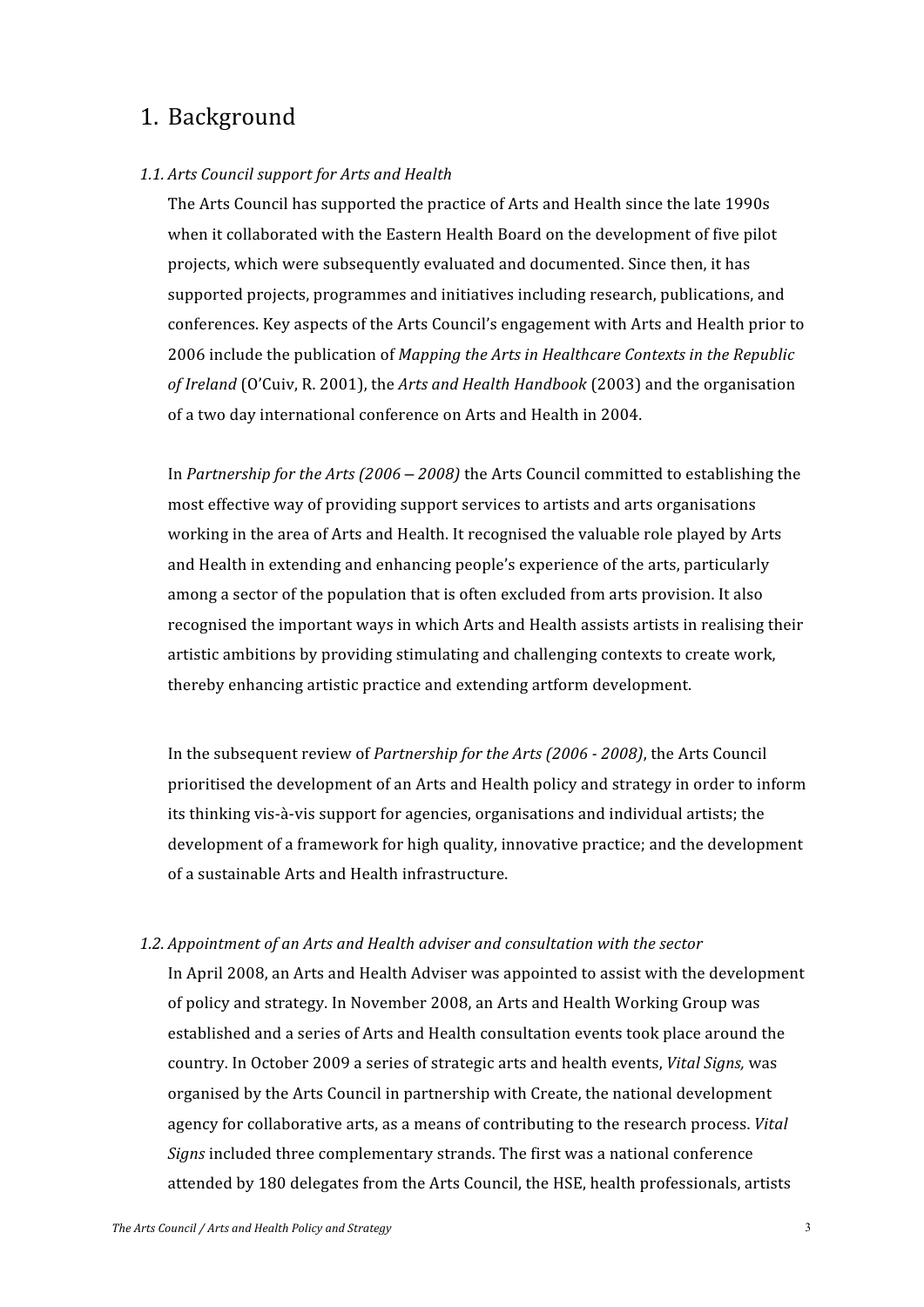and a wide range of local and national arts providers. The second was an exhibition of Arts and Health work drawn from around the country, which took place in a range of gallery and health-related settings in Dublin 8. The third was a series of commissioned opinion pieces by artists and practitioners on their experience of Arts and Health. In April 2010, the *Arts and Health Working Group – Research Report was completed. Its* findings underpin this document.

# 2. Research findings

#### 2.1 What is Arts and Health?

Arts and Health is the generic term that embraces a range of arts practices occurring primarily in healthcare settings, which bring together the skills and priorities of both arts and health professionals. Good Arts and Health practice is characterised by a clear artistic vision, goals and outcomes. Alongside these, it aims to promote health and wellbeing by improving quality of life and cultural access in healthcare settings. It may incorporate different approaches, including conventional arts production and presentation, arts participation and environmental enhancement. Arts and Health initiatives may range from once-off events to long-term programmes. The term *Arts and* Health is preferable to *Arts in Health or Arts for Health as it reflects the equal* partnership of skills necessary to ensure good practice.

#### 2.2. Where does it take place?

Arts and Health practice takes place in hospitals, residential units, daycare centres, primary care-centres and community settings as well as in arts venues. It can involve health service users of all ages and abilities, their carers, visitors and healthcare staff. Health venues are an important access point to the arts for potentially large numbers of the population. In 2009, it was estimated that over 100,000 health care staff delivered health and social care services and that every member of the population of this country (approx 4.5 million) used a health care service at least once during the vear.

#### 2.3. What artforms are involved?

Arts and Health is not limited to any particular artform. It can include any artform or indeed, any genre within a particular artform<sup>1</sup>.

<sup>&</sup>lt;sup>1</sup> The Arts Act 2003 defines the arts as 'any creative or interpretative expression (whether traditional or contemporary) in whatever form, and includes, in particular, visual arts, theatre, literature, music, dance, opera, film, circus and artchitecture, and includes any medium when used for those purposes.'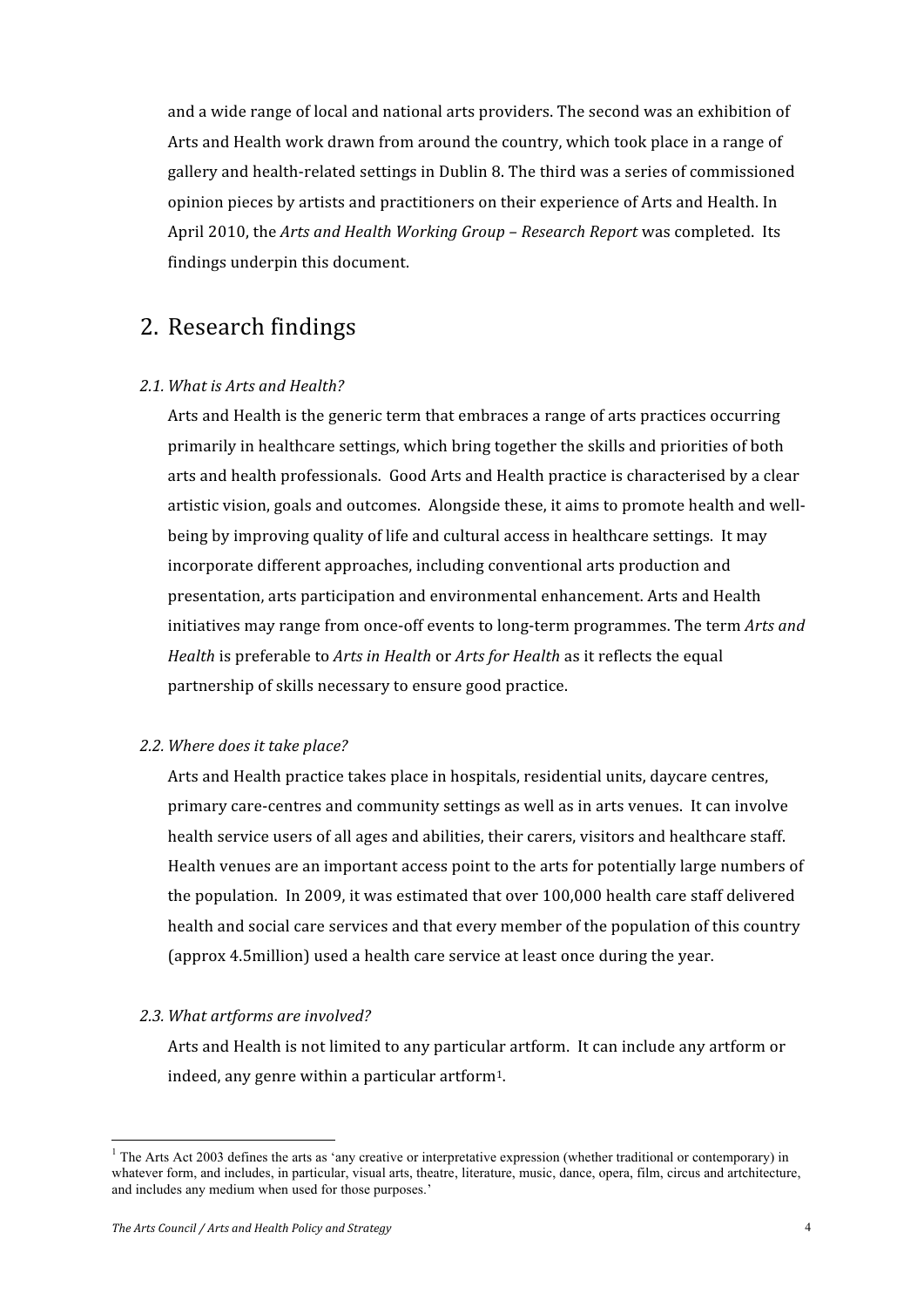2.4. What distinguishes Arts and Health from other distinct but related practices? Arts Therapies - There is a clear distinction between Arts and Health practice, where a key goal is the experience and production of art, and the arts therapies, where the primary goal is clinical.

Arts and Disability - Arts and Health incorporates both artistic and health aims, whereas Arts and Disability is focused exclusively on the engagement and involvement of people with disabilities in the arts.

Other related practices - Arts and Health can cross over with any number of other arts practices such as: community-based arts; arts and medical humanities; and arts and science. In addition, an individual artist may choose to explore health themes or content in their work. The degree to which these practices are described as Arts and Health will depend on the extent to which they incorporate the characteristics described above (see  $2.1.$ ).

#### 2.5. The organisation and practice of Arts and Health in Ireland

While Arts and Health has been a growing area of arts practice internationally for several decades (in the UK since the 1970s), it has only developed in Ireland in the past twenty years, and established a consistently visible presence in the last decade. Arts and Health is a complex area of practice that involves a diverse range of stakeholders, each with their own aims, objectives, priorities and approaches. Each of these stakeholders play a role in the dissemination of information, advice and resources.

At national level, the Arts Council and the HSE are the main funders of Arts and Health practice while national arts resource organisations such as Create and Music Network have developed opportunities and resources for information, training, networking and practice development. Age & Opportunity has developed arts programming with older people in health settings over the years.

At regional and local level, HSE personnel, local authority arts officers, arts and health co-ordinators and individuals from arts organisations have been key advocates for Arts and Health. They have worked alongside individual artists, service users, family members and carers to develop programmes across a range of settings including primary care, mental health, hospitals and health promotion.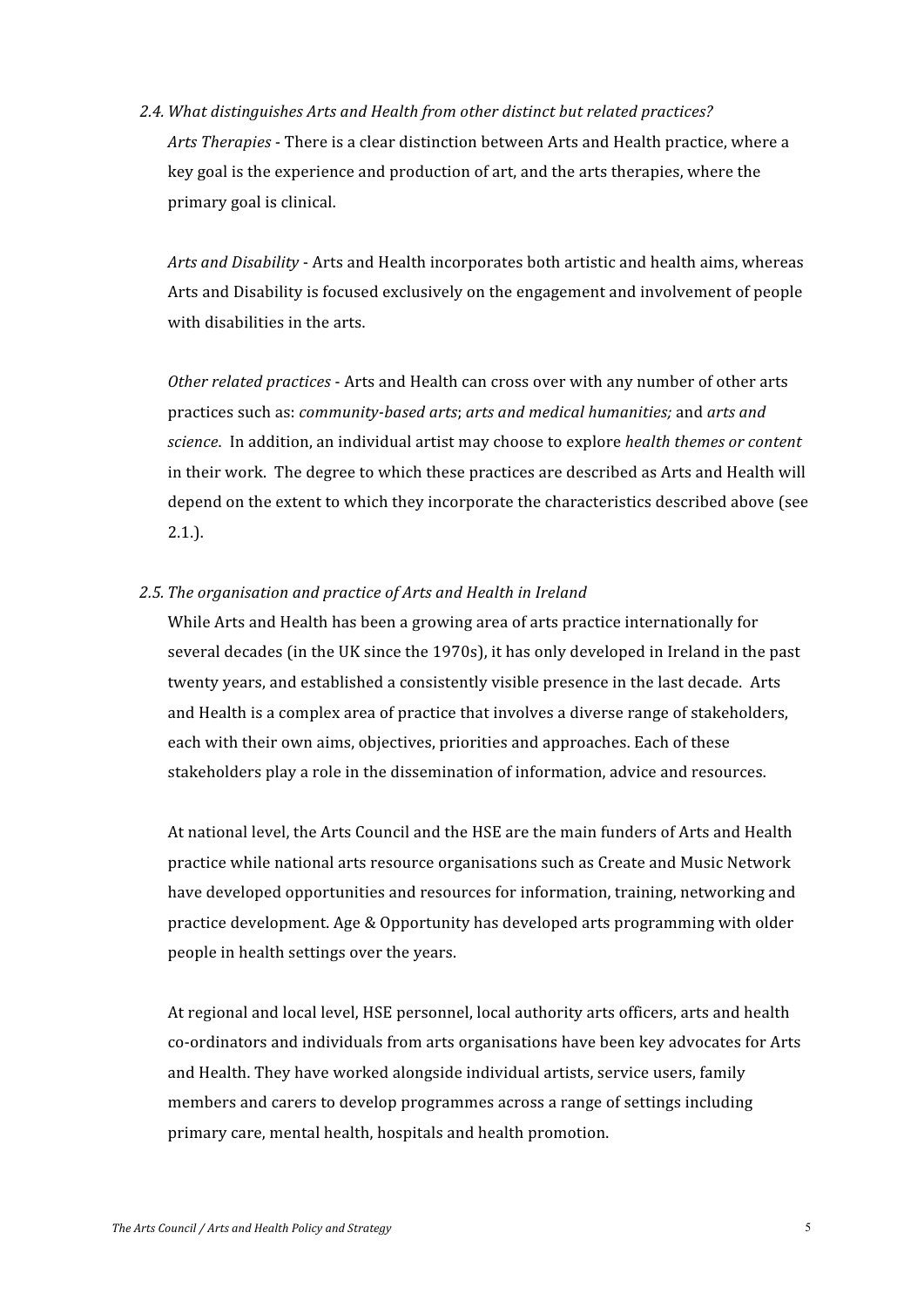A small number of dedicated Arts and Health organisations have been established around the country. These include: Waterford Healing Arts Trust, Helium, Galway University Hospital Trust, 4<sup>th</sup> Promise (now known as Vivartes), and Anam Beo.

#### 2.6. Identified needs in the Arts and Health sector

While the needs of the Arts and Health sector are many and varied, a small number were highlighted in the course of the consultation process over the last eighteen months. These have been suggested as priorities for Arts Council policy and strategy. These include the need for:

- $2.6.1$ Information and advice - There is no dedicated Arts and Health resource organisation at national level and no dedicated Arts and Health website to serve the needs of the sector. As a result, information and learning about partnerships and practices is sometimes lost along with strategic opportunities to build links between the arts and health sectors at national level.
- $2.6.2$ *Professional development – Opportunities for learning and development are* limited and there is no central organisation or system to address issues of training, mentoring or networking for artists working in this sector.
- $2.6.3$ Advocacy - While there is contact between the Arts Council and the Health Service Executive at national level, there is no strategic partnership in place. Such a partnership could help to build a strategic framework for the development and support of Arts and Health practice at national and regional level into the future.

There is also a need for greater promotion of Arts and Health within the arts sector itself; artists and arts organisations are not aware of the contribution Arts and Health can make in terms of artform / arts practice development and in addressing inequity in access and participation in the arts.

 $2.6.4$ Resources - Current grant support for Arts and Health organisations is limited, resulting in a relatively fragile infrastructure with a high dependency on individuals and once-off projects. This underlines the need for a national resource organisation with capacity to support the sector and develop the practice.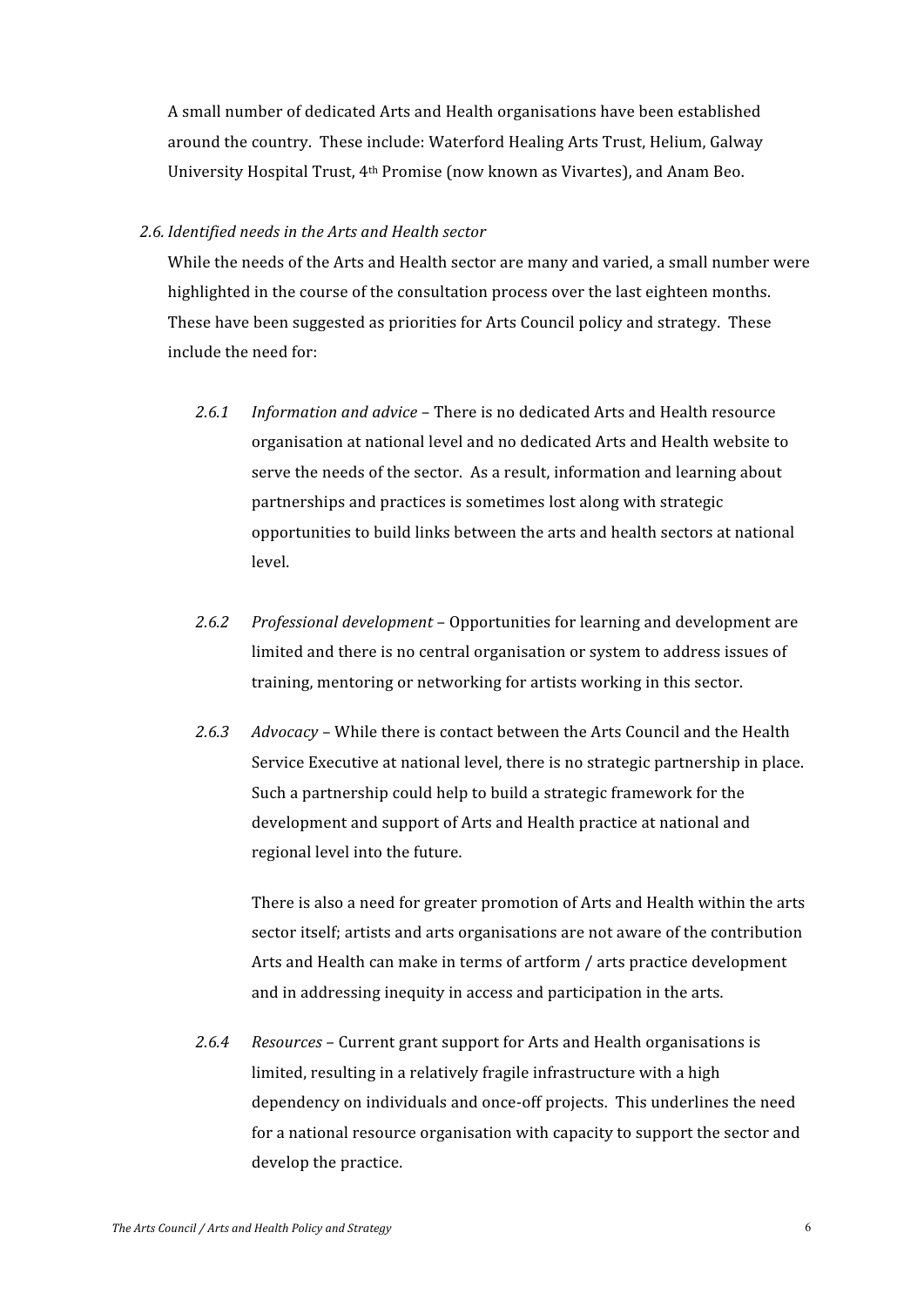### 3. Values underpinning the Arts Council's approach to Arts and Health

A small number of key values underpin the Arts Council's approach to Arts and Health, informed by the findings of the consultation process and the specific settings and circumstances of the Arts and Health sector<sup>2</sup>. It is hoped that the prioritisation of these values may also assist the development of good practice in the Arts and Health sector and ensure a high quality experience for the artist, health service staff, service-users and their families.

#### 3.1. Long term strategic partnerships and planning

Good quality arts and health practice is built on a process of ongoing dialogue across the arts and health sectors, and the development of shared understandings, resources and responsibilities. It incorporates both arts and health aims and outcomes and undertakes specific initiatives in the context of long-term Arts and Health strategy.

#### 3.2. Integration into the healthcare environment

Good quality Arts and Health practice is integrated into the setting in which it takes place. It is jointly planned and agreed by the artist, participants and healthcare staff, with consideration of the time, support and funding available, and delivered in accordance with relevant codes of practice, health and safety requirements.

#### 3.3. Monitoring and evaluation

Good quality Arts and Health practice commits to ongoing review of direction, purpose, practice and process. Practice is adjusted in the light of evaluation.

#### 3.4. Engagement with professional artists and in high quality arts experiences

Good quality Arts and Health practice involves skilled, experienced artists who can demonstrate excellence in their artform. High quality, appropriate art materials and the availability of adequate facilities, time, expertise, support and funding are essential in order to ensure good practice.

<sup>&</sup>lt;sup>2</sup> Much has been learned from the experience of several decades of collaborative practices in diverse settings including <sup>2</sup> formal and informal educational settings and communities. Of particular interest in this regard is the Arts Council/ Department of Education and Science publication: *Artists~Schools Guidelines: towards best practice in Ireland* (2006).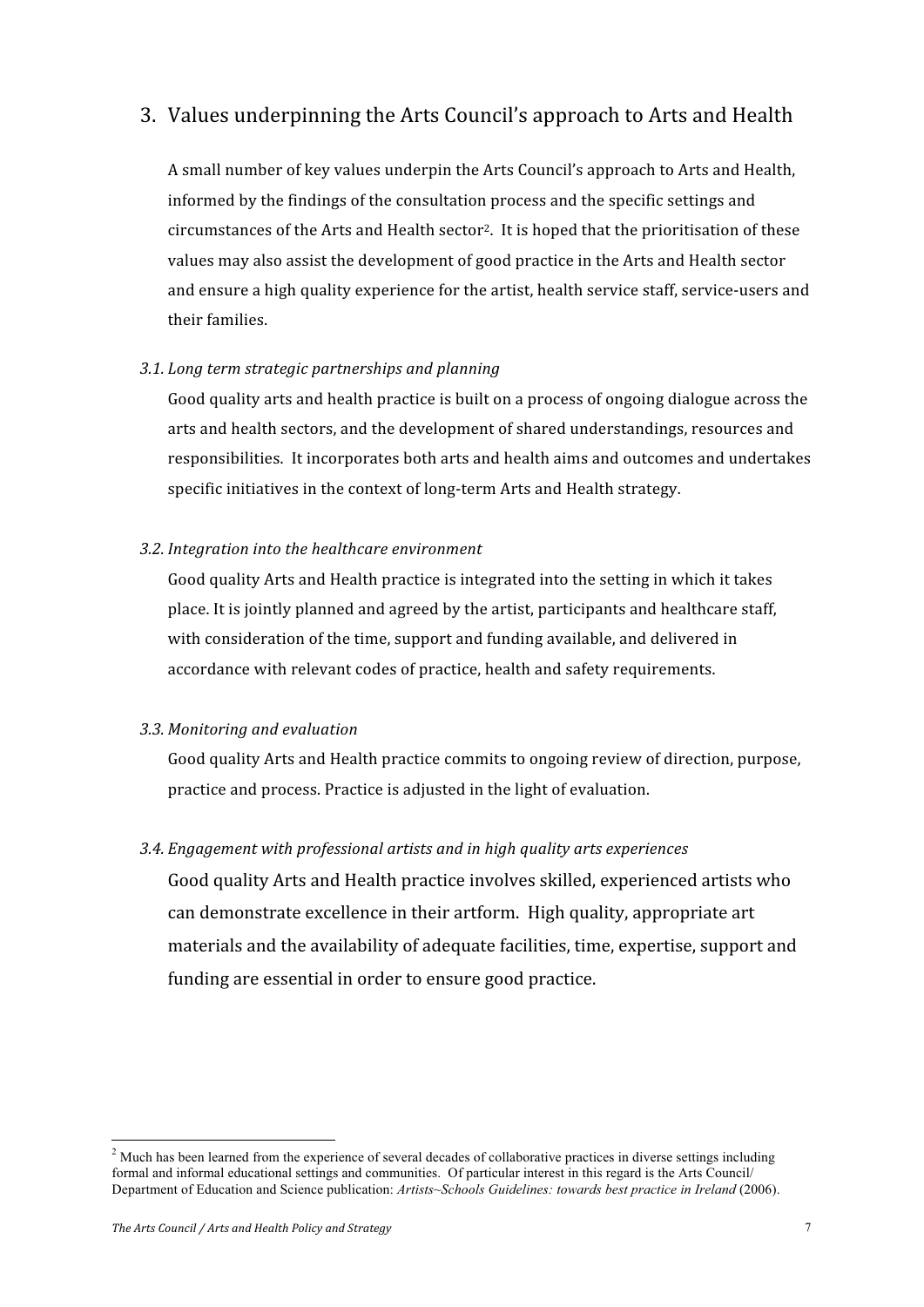#### 3.5. Inclusive, participant-centred approaches

Good quality Arts and Health practice considers the wellbeing of participants to be paramount whether in the planning, delivery or evaluation stages. Each participant's contribution should be valued and encouraged in a manner that is fair, equitable and inclusive.

#### 3.6. Documentation and dissemination

Good quality Arts and Health practice includes a process of documentation and dissemination with the permission and involvement of stakeholders, taking account of relevant policies relating to child protection and vulnerable adults.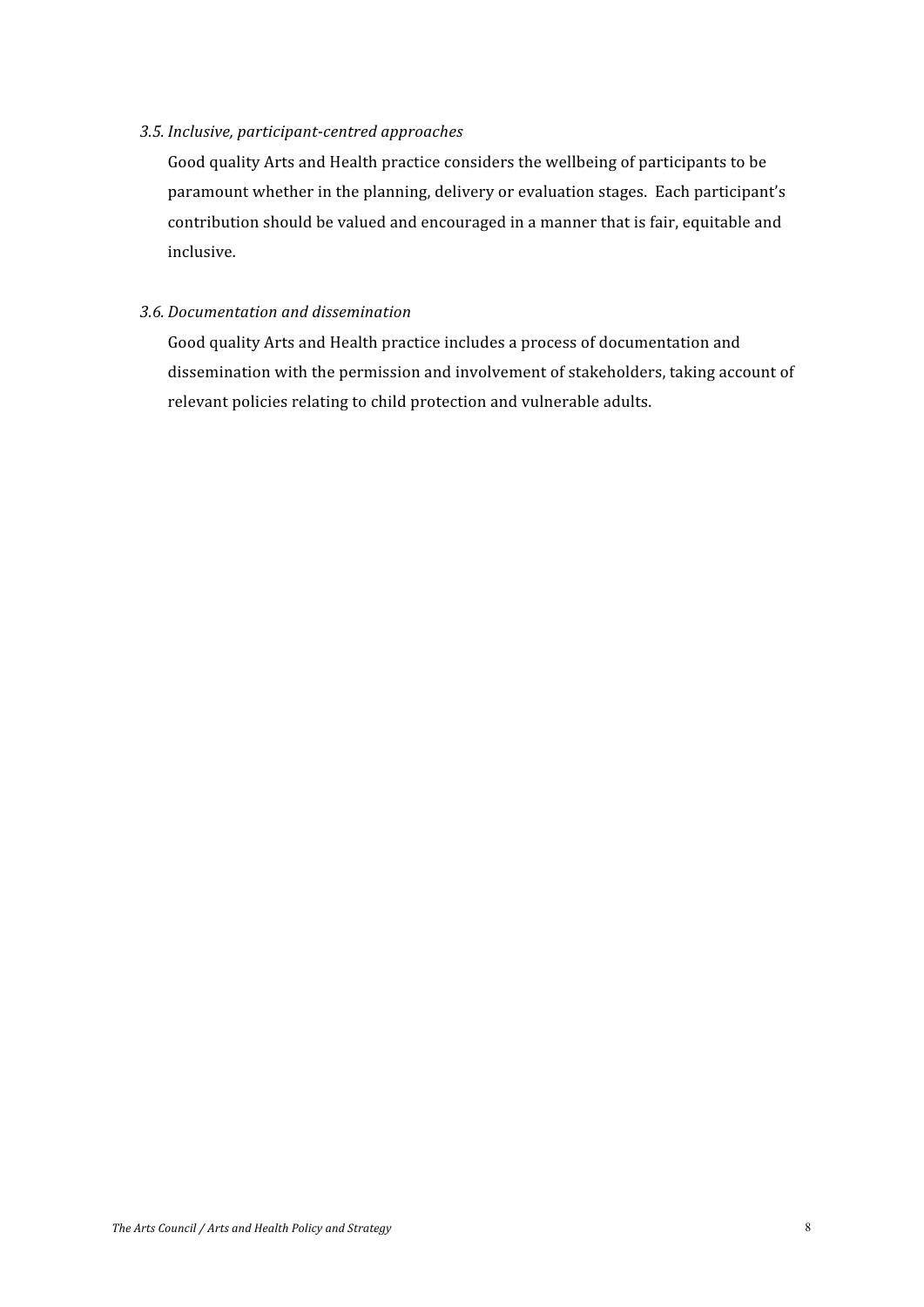# 5. Strategy  $(2010 - 2014)$

The Arts Council recognises the complexity of the Arts and Health sector and the many stakeholders involved in its development. It has developed a five year strategy, which aims to address specific needs appropriate to its role as the national agency for funding, developing and promoting the arts in Ireland. It involves actions and commitments in the following areas:

- The promotion of Arts and Health at national level
- Resources and supports
- Partnerships

#### 5.1. The Promotion of Arts and Health at national level

In 2010 - 2014 the Arts Council will continue to:

- support and develop Arts and Health provision and practice guided by its Arts and Health policy and strategy
- enhance awareness and understanding of the practice across all artforms
- provide a contact point and source of expertise within the Arts Council
- develop strategic partnerships particularly with the HSE (see 5.3)

In 2010 - 2011, the Arts Council will develop the Arts and Health pages on its website in order to:

- profile Arts and Health funding opportunities
- profile previously funded Arts and Health practice
- promote the value of Arts and Health practice

#### 5.2. Resources and supports

In 2011 - 2014, the Arts Council will support the development of a national Arts and Health resource organisation that will build capacity in the sector through:

- the development of a central point for information, advice and support (including the development of a national Arts and Health website)
- the development of new and integrated approaches to partnership, networking, and practice development
- the development of an advocacy and support strategy for the sector